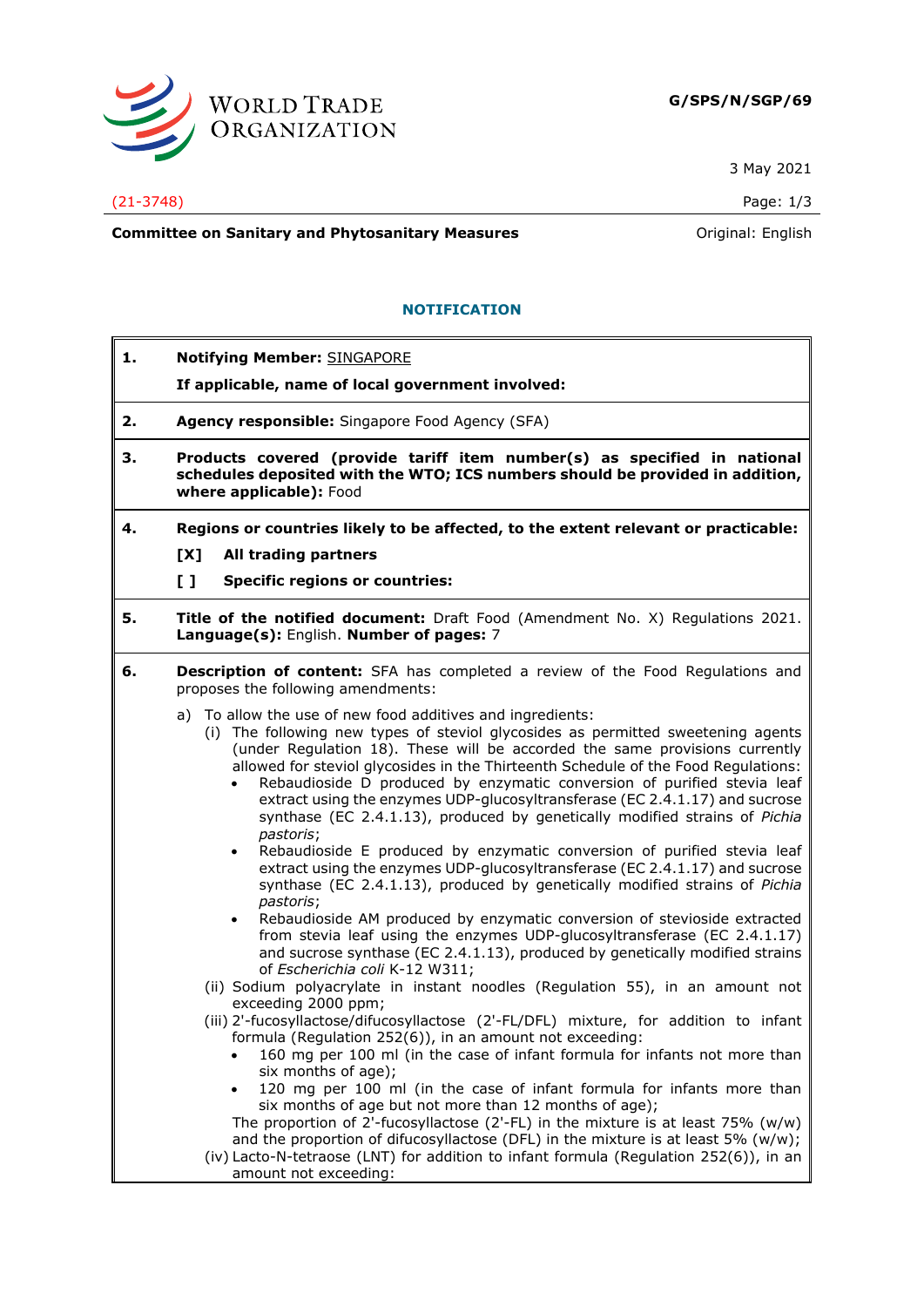|                                                           | 80 mg per 100 ml (in the case of infant formula for infants not more than<br>$\bullet$<br>six months of age);<br>60 mg per 100 ml (in the case of infant formula for infants more than<br>$\bullet$<br>six months of age but not more than 12 months of age);<br>(v) Sucrose oligoesters, type I and type II (INS 473a) as a permitted general purpose<br>food additive (Part 1 of Eighth Schedule), at levels in accordance with good<br>manufacturing practice;                                                                                                                                                                                              |                 |                                                                                                                                                                                                                          |  |  |                                                                                        |  |
|-----------------------------------------------------------|----------------------------------------------------------------------------------------------------------------------------------------------------------------------------------------------------------------------------------------------------------------------------------------------------------------------------------------------------------------------------------------------------------------------------------------------------------------------------------------------------------------------------------------------------------------------------------------------------------------------------------------------------------------|-----------------|--------------------------------------------------------------------------------------------------------------------------------------------------------------------------------------------------------------------------|--|--|----------------------------------------------------------------------------------------|--|
|                                                           | b) To extend the use of existing food additives:<br>(i) Benzoates (referring to benzoic acid and its sodium and potassium salts (INS 210,<br>211 and 212)) and sorbates (sorbic acid and its sodium, potassium and calcium<br>salts (INS 200, 201, 202 and 203)), in the food category "Desserts, fruit based,<br>milk and cream" in Part I of the Fourth Schedule, in amounts not exceeding<br>1,000 ppm (as benzoic acid) and 1,000 ppm (as sorbic acid) respectively, when<br>the food product contains either benzoates or sorbates as the sole preservative;<br>(ii) Steviol glycosides in the following nine food categories in the Thirteenth Schedule: |                 |                                                                                                                                                                                                                          |  |  |                                                                                        |  |
|                                                           |                                                                                                                                                                                                                                                                                                                                                                                                                                                                                                                                                                                                                                                                | Food categories |                                                                                                                                                                                                                          |  |  | Maximum<br>amount (ppm)                                                                |  |
|                                                           |                                                                                                                                                                                                                                                                                                                                                                                                                                                                                                                                                                                                                                                                |                 | Semi-preserved fish and fish products, including<br>molluscs, crustaceans and echinoderms (applicable to                                                                                                                 |  |  | 100                                                                                    |  |
|                                                           |                                                                                                                                                                                                                                                                                                                                                                                                                                                                                                                                                                                                                                                                |                 | sweet and sour products only)<br>Fully preserved, including canned or fermented fish and<br>100<br>fish products, including molluscs, crustaceans and<br>echinoderms (applicable to sweet and sour products only)<br>130 |  |  |                                                                                        |  |
|                                                           | Mustards                                                                                                                                                                                                                                                                                                                                                                                                                                                                                                                                                                                                                                                       |                 |                                                                                                                                                                                                                          |  |  |                                                                                        |  |
|                                                           | Soups and broths, including mixes                                                                                                                                                                                                                                                                                                                                                                                                                                                                                                                                                                                                                              |                 |                                                                                                                                                                                                                          |  |  | 50                                                                                     |  |
|                                                           | Cocoa-based spreads, including fillings                                                                                                                                                                                                                                                                                                                                                                                                                                                                                                                                                                                                                        |                 |                                                                                                                                                                                                                          |  |  | 330                                                                                    |  |
|                                                           | Bread and bakery products, and mixes for these products<br>160<br>Flour confectionery products and mixes for these<br>330<br>products (applicable to products for special nutritional<br>use only)                                                                                                                                                                                                                                                                                                                                                                                                                                                             |                 |                                                                                                                                                                                                                          |  |  |                                                                                        |  |
|                                                           | Semi-preserved caviar and other fish roe products<br>Vegetable, nut and seed pulps and preparations                                                                                                                                                                                                                                                                                                                                                                                                                                                                                                                                                            |                 |                                                                                                                                                                                                                          |  |  | 100<br>330                                                                             |  |
| c) To revise the maximum limits for heavy metals in food: |                                                                                                                                                                                                                                                                                                                                                                                                                                                                                                                                                                                                                                                                |                 |                                                                                                                                                                                                                          |  |  |                                                                                        |  |
|                                                           | Heavy Metal                                                                                                                                                                                                                                                                                                                                                                                                                                                                                                                                                                                                                                                    |                 | Food Commodity                                                                                                                                                                                                           |  |  | <b>Revised Maximum Limit</b>                                                           |  |
|                                                           | Arsenic                                                                                                                                                                                                                                                                                                                                                                                                                                                                                                                                                                                                                                                        |                 | Fat spreads and blended spreads                                                                                                                                                                                          |  |  | $0.1$ ppm<br>(new category "Fat spreads<br>and blended spreads"<br>in Tenth Schedule)  |  |
|                                                           | Lead                                                                                                                                                                                                                                                                                                                                                                                                                                                                                                                                                                                                                                                           |                 | Fat spreads and blended spreads                                                                                                                                                                                          |  |  | $0.04$ ppm<br>(new category "Fat spreads<br>and blended spreads"<br>in Tenth Schedule) |  |
|                                                           | Cadmium                                                                                                                                                                                                                                                                                                                                                                                                                                                                                                                                                                                                                                                        |                 | Salt                                                                                                                                                                                                                     |  |  | $0.5$ ppm<br>(Regulation 31(5))                                                        |  |
|                                                           | Mercury                                                                                                                                                                                                                                                                                                                                                                                                                                                                                                                                                                                                                                                        |                 | Salt                                                                                                                                                                                                                     |  |  | $0.1$ ppm<br>(Regulation 31(3))                                                        |  |

d) To require that when a food contains a permitted food additive (Regulation 15(2)), the purity of the food additive must conform to the specifications in the Food Regulations. Where it is not so provided, then the purity of the permitted food additive must conform with the Joint FAO/WHO Expert Committee on Food Additives' (JECFA's) specifications.

## **7. Objective and rationale: [X] food safety, [ ] animal health, [ ] plant protection, [ ] protect humans from animal/plant pest or disease, [ ] protect territory from other damage from pests.**